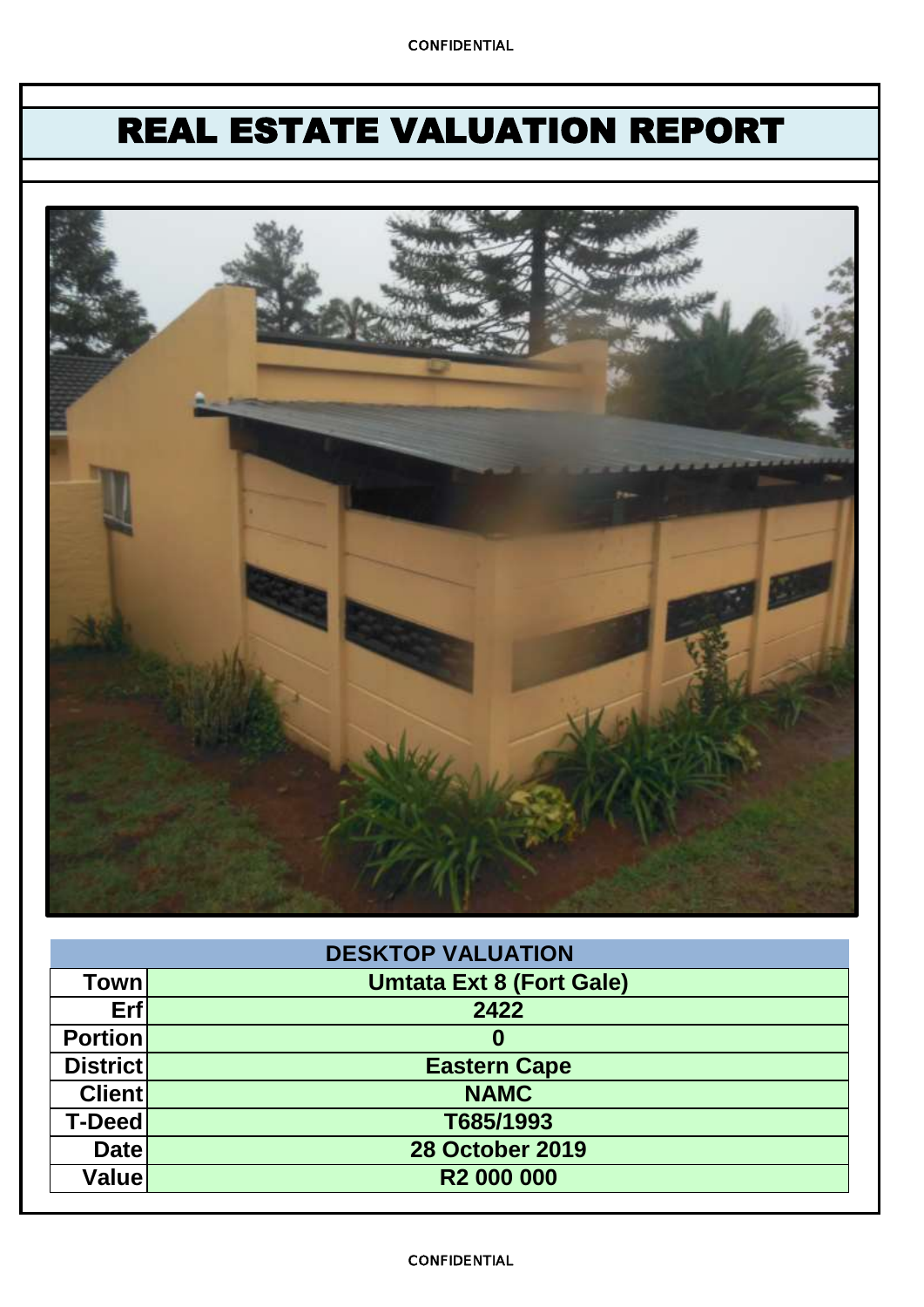### JCN Joubert (Profesional Valuer) **RESIDENTIAL VALUATION REPORT**

| Transkei Agricultural Marketing Board<br>OWNER: |  |
|-------------------------------------------------|--|
|-------------------------------------------------|--|

PROPERTY DESCRIPTION: **Erf 2422, Portion 0, Umtata Ext 8 (Fort Gale), Eastern Cape**

SITUATED AT: **63 Sisson Str, Fort Gale, Umtata**



**TELEPHONE NUMBER: 012 341 1115 E-MAIL** sarah@namc.co **FAX NUMBER:**

**PREPARED BY: Christo Joubert TEL NUMBER: 076 999 7766 DATE Previous valuation 07-Dec-18**

**PREPARED FOR:** National Agricultural Marketing Board (NAMC)

**28 October 2019**

#### **1. INSTRUCTIONS**

We have been instructed by National Agricultural Marketing Board (NAMC), to value do a desktop property known valuation on Erf 2422, Portion 0, Umtata Ext 8 (Fort Gale), Eastern Cape. The property is situated at 63 Sisson Str, Fort Gale, Umtata.

### **Contact details:**

| Contact person: | Sarah Netili |
|-----------------|--------------|
| Contact no:     | 012 341 1115 |

Purpose

The purpose of the valuation is to establish an updated market value of the property, excluding movable assets. "Market value is the estimated amount for which a property should exchange on the date of valuation between a willing buyer and a willing seller in an arm's length transaction after proper marketing wherein the parties had each acted knowledgeably, prudently, and without compulsion." (International Valuation Standards, Seventh Edition)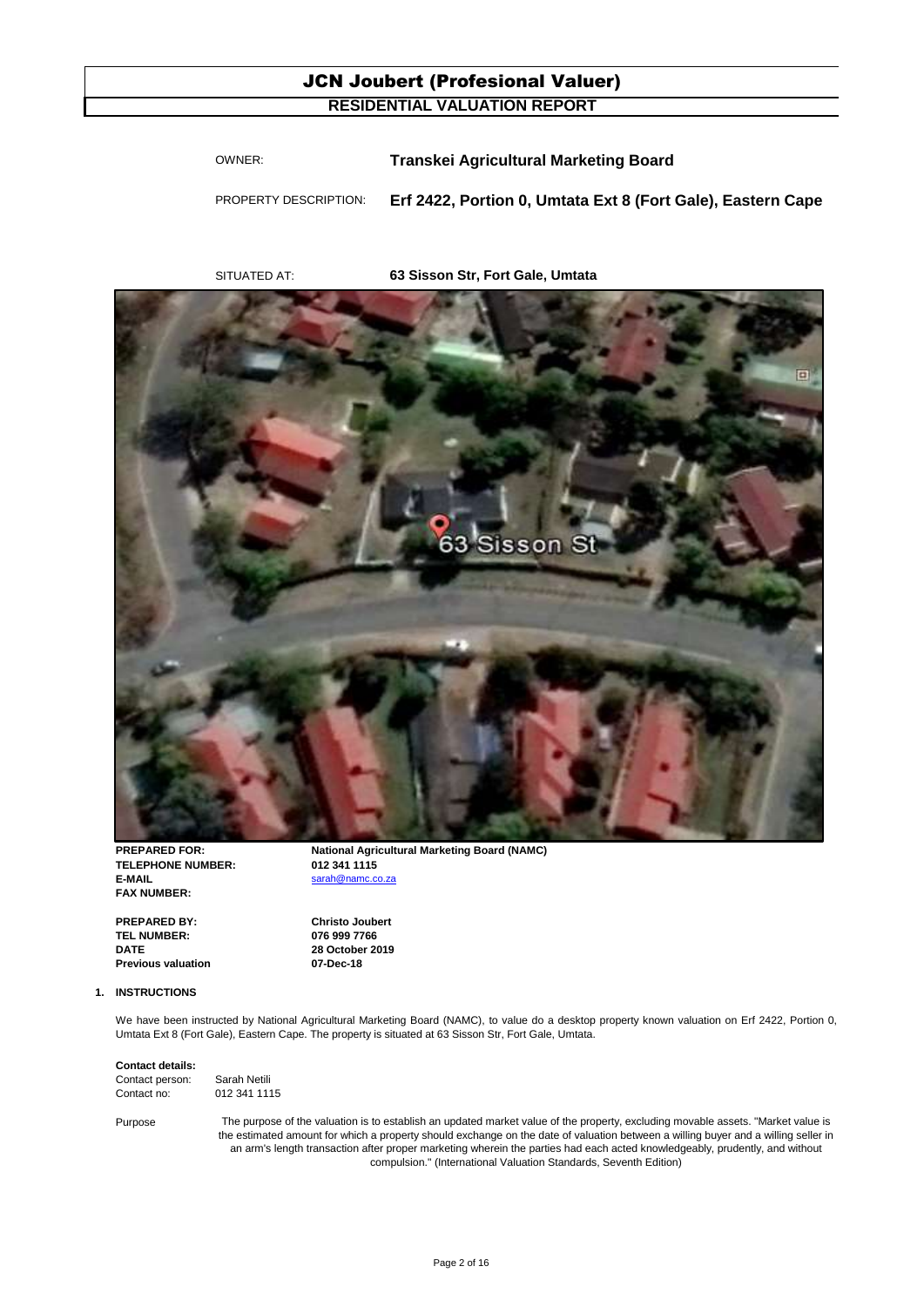A summary of the features of the 'willing' buyer and seller are:

- 1. They should be in a position to enter into a contract (financially and legally);
- 2. They negotiate on equal terms;

3. They are both well informed about the property and all it's potentialities, as well as about the market for such properties (i.e. they are as well informed as the person who has taken all reasonable steps to obtain this information;

- 4. They are not under pressure (i.e. they are not forced to buy or sell a property within a limited time); and
- 5. They negotiate the transaction rationally.

When we analyse these features, it becomes clear that a 'real' person could seldom comply with all of them. The valuer must therefore distance himself from the personalities concerned and imagine a hypothetical transaction in which both the buyer and the seller have the understanding and motivations that are typical of the market for the property or interests being valued [Minister of Water Affairs v Mostert 1966 4 SA 690 (A) 722c]. This definition of value holds true in the case of the subject properties.

#### **2. DATE OF INSPECTION**

The subject property was physically inspected on 10 October 2017

#### **3. TITLE DEED INFORMATION**

We have not had sight of the relevant Title Deed but Deeds Office (Aktex) Enquiries indicate that the property/ies is/are held as follows:

| <b>Property Type</b>         | Erf                                   |  |  |  |
|------------------------------|---------------------------------------|--|--|--|
| <b>Erf Number</b>            | 2422                                  |  |  |  |
| <b>Portion Number</b>        | 0                                     |  |  |  |
| Township                     | Umtata Ext 8 (Fort Gale)              |  |  |  |
| Local authority              | King Sabata Dalindyebo Municipality   |  |  |  |
| <b>Registration division</b> | Umtata RD                             |  |  |  |
| Province                     | Easter Cape                           |  |  |  |
| <b>Registered Owner:</b>     | Transkei Agricultural marketing Board |  |  |  |
| <b>Title Deed Number:</b>    | T685/1993                             |  |  |  |
| Date of purchase:            | <b>Unknown</b>                        |  |  |  |
| Previous purchase price:     | Unknown                               |  |  |  |
| Extent in m <sup>2</sup>     | 1253.0000                             |  |  |  |
| Mortgage bonds registered:   | None as per deeds enquiry             |  |  |  |
| Servitudes noted:            | None as per deeds enquiry             |  |  |  |

#### **4. PURCHASE PRICE**

Purchase Date: Purchase Price: Unknown Unknown

**Comments on purchase price:** Unknown

#### **5. TOWN PLANNING CONDITIONS**

Local Authority:

**Tshwane Local Municipality**

|                     |         | лстиа                                                                                                  |
|---------------------|---------|--------------------------------------------------------------------------------------------------------|
| '-<br><b>Zoninc</b> | Jnknowr | $\cdots$<br>) uth<br>تممد<br><i><b>Jwelling</b></i><br>uildinas<br>$i$ dontic<br>. .<br>≂⊔⊔a.<br>יוכשו |
|                     |         |                                                                                                        |

#### **6. PROPERTY DESCRIPTION**

#### **Primary use:**

The subject property is a single storey residential dwelling. It was unoccupied at the time of inspection. It can be utilised as a residential property and a home office.

#### **7. IMPROVEMENTS**

#### **Residential dwelling**

|                                  | Yes/No |
|----------------------------------|--------|
| Main porch                       | Yes    |
| Lounge 1                         | Yes    |
| Guest toilet with basin          | No     |
| Living room 1                    | Yes    |
| Living room 2                    | No     |
| Dinning room                     | Yes    |
| Open patio                       | No     |
| Swimming pool                    | Yes    |
| Entertainment area (Braai & Bar) | No     |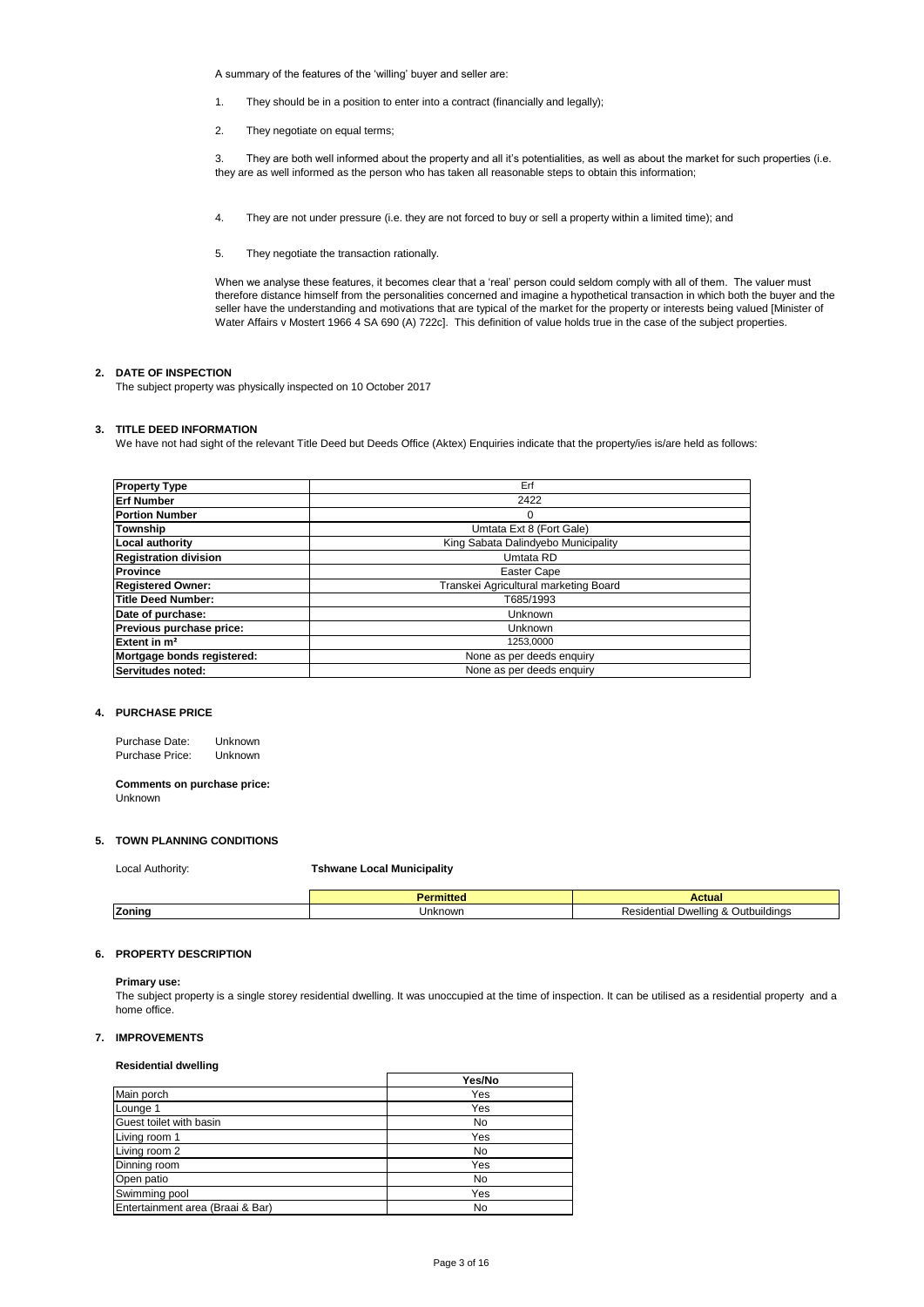| Main Bedroom (En suite) with built in cupboards | Yes            |
|-------------------------------------------------|----------------|
| Bathroom 1 Ensuite to main bedroom              | Yes            |
| Dressing area with built in cupboards           | No             |
| Bedroom 2                                       | Yes            |
| Bedroom 3                                       | Yes            |
| Bedroom 4                                       | Yes            |
| Kitchen with cupboards                          | Yes            |
| Dish up area                                    | No             |
| Outside building                                | Yes            |
| Garage                                          | Yes            |
| <b>Extent Main Building</b>                     | m <sup>2</sup> |
| <b>Extent Outside Building</b>                  | 60             |
| <b>Total Extent (Inside)</b>                    | 249            |

#### **Construction**

| <b>Residential dwelling</b> |  |                     |  |  |  |
|-----------------------------|--|---------------------|--|--|--|
| <b>Storeys</b>              |  | Single storey       |  |  |  |
| Structure                   |  | Brick & Mortar      |  |  |  |
| Roof                        |  | <b>Harvey Tiles</b> |  |  |  |
| <b>Walls</b>                |  | Bricks & Pre cast   |  |  |  |
| <b>Floors</b>               |  | Carpet (Very old)   |  |  |  |
| Glazing                     |  | Steel window frames |  |  |  |
| Lighting                    |  | Normal              |  |  |  |

#### **Comments on internal finishes:**

Needs attention. The roof is leaking in the main bedroom

#### **Comments on external finishes:**

Overall in acceptable condition

#### **Site works & other improvements:**

Overall in acceptable condition

#### **Outstanding municipal account**

The occupier informed the valuer of an outstanding municpal account of rates and taxes of R115 000 at Sept 2017 (see appendix G)

#### **8. LOCALITY AND ENVIRONS**

#### **Macro Locality:**

The property is situated in a relatively active market.

#### **Micro Locality:**

All services are available such as taxi facilities, police station, fire department and other emergency services. Hospitals are close by.

#### **9. PREVIOUS PROPERTY VALUATION**

| Date of previous valuation | 07 December 2018 |
|----------------------------|------------------|
| Valuation amount           | R1 750 000.00    |

#### **10. VALUATION MOTIVATION**

When valuing real estate the valuer must concern himself with the rights pertaining to a property and the benefits and usage associated with said property. In this valuation it is assumed that the usage of the property is in keeping with the requirements of the local authority, that it would be fully utilised and the building is functional for the purposes for which it would be used.

There are various methods available to arrive at a market value for a property, but with regard to this type of development, the one most suitable is usually the **"Direct Comparison Method"** of valuation.

#### **Direct Comparison Method**

Although this method is seen as the most reliable it is necessary to take note of the remarks as detailed in the case Pietermaritzburg vs. S A Breweries Ltd 1911, AD 501 and 516.

"It may not always be possible to fix the market value by reference to concrete examples. There may be cases where, owing to the nature of the property or to the absence of transactions suitable for comparison, the valuer's difficulties are much increased.

His duty then would be to take into consideration every circumstance likely to influence the mind of the purchaser, the present cost of erecting the property, the use to which it is capable of being put, its business facilities as affording an opportunity for profits, its situation and surroundings and so on.

There being no concrete illustrations ready at hand of the operation of these considerations upon the mind of the actual buyer, he would have to employ his skill and experience in deciding what a purchaser, if one were to appear, would be likely to offer and in that way he would, to the best of his ability, be given the exchange value of the property.'

Where in this valuation comparable properties were used it was necessary to allow for amendments for time, situation, size, positive and negative attributes and other relevant aspects that could have an impact on the value of the subject property.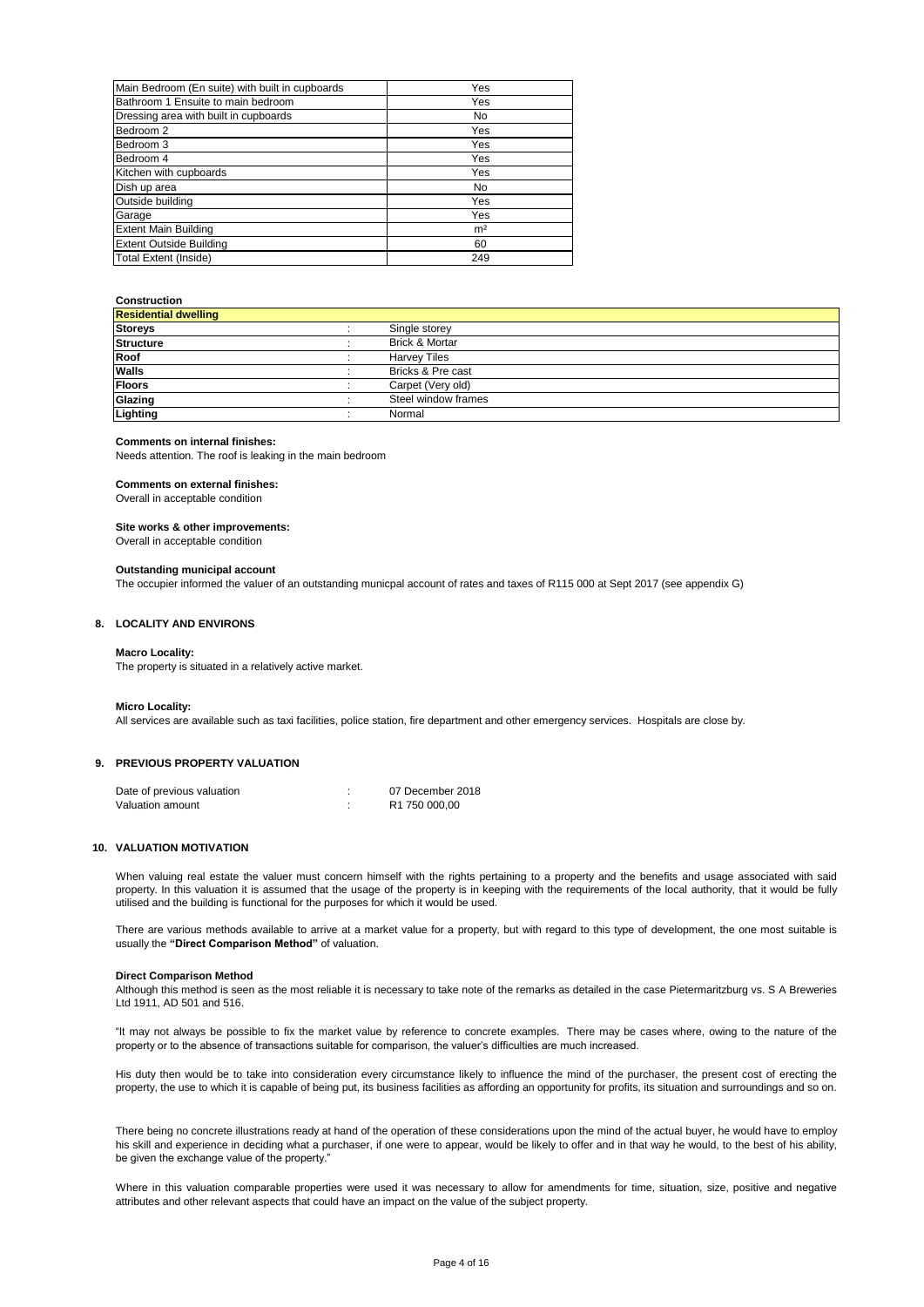During the process of valuation sales of comparable properties were used as guidelines. Improvements are only contributing if it enhances the total value of the property.

Ref: The state of Kerala vs. P P Kassen Koya AIR 1969 SC 360 (IND)

"In determining the compensation payable in respect of land with buildings compensation cannot be determined by ascertaining the value of the land and the "break up value" of the building separately. The land and the building constitute one unit and the value of the entire must be determined with all its advantages and its potentialities."

 *Klinter vs. United States 156 F 2d: 172 AmLR 232 (VSA)* See also: *Durban Corporation vs. Lincoln 1940 AD 36 45 City of Los Angeles vs. Klinker 219 Cal 198:252d 826:90 AmLR 148 (VSA)*

The following aspects were considered in reaching a conclusion for the comparable sales utilised:

| <b>Locality:</b><br>The property is located in a rural area with comparable sales |                                                                                                      |  |  |  |  |
|-----------------------------------------------------------------------------------|------------------------------------------------------------------------------------------------------|--|--|--|--|
| <b>Erf Size:</b><br>The subject properties is situated on an big size stand.      |                                                                                                      |  |  |  |  |
| <b>Building Size &amp; Accommodation:</b>                                         | The subject dwelling could be considered as larger than average size for the area with above average |  |  |  |  |
| accommodation, including outbuildings.                                            |                                                                                                      |  |  |  |  |
| <b>Quality of Improvements:</b>                                                   | Acceptable                                                                                           |  |  |  |  |
| <b>Site Improvements:</b>                                                         | Acceptable                                                                                           |  |  |  |  |
| Access:                                                                           | Very good                                                                                            |  |  |  |  |

#### **Market conditions and demand: Umtata Jun 2019**

The market tend to be relatively active, 20 properties was sold in the last year months.

#### Average price per house and compara

The table and map below below indicates the prices and locations for properties sold in the area. The average price for full holding properties sold in 2016-17 to date were R1 786 000.



| Key | Township            | <b>Suburb</b>    | Erf  | Portion | <b>Street Address</b>  | <b>Size</b><br>(m <sup>2</sup> ) | <b>Distance</b><br>(m) | Sale Date  | Sales Price (R) | Reg. Date          |
|-----|---------------------|------------------|------|---------|------------------------|----------------------------------|------------------------|------------|-----------------|--------------------|
|     | <b>UMTATA EXT 8</b> | <b>FORT GALE</b> | 2590 | o       | 12 Willow Drive        | 1302                             | 238.760                | 2018/05/21 | 1700000         | 2018/07/10         |
|     | <b>UMTATA EXT 8</b> | <b>FORT GALE</b> | 2427 | o       | 60 Sisson Street       | 1280                             | 209.790                | 2018/08/17 | 2200000         | 2018/11/08         |
|     | <b>UMTATA EXT 8</b> | <b>FORT GALE</b> | 2342 | o       | 8 Lily Street          | 1200                             | 717,800                | 2018/08/30 |                 | 2000000 2019/03/27 |
|     | <b>UMTATA EXT 7</b> | <b>FORT GALE</b> | 2149 | o       | 19 Don Thompson Drive  | 1200                             | 1094.080               | 2018/10/10 |                 | 1800000 Pending    |
|     | <b>UMTATA EXT 8</b> | <b>FORT GALE</b> | 2597 | o       | 9 Ebony Street         | 1280                             | 207.040                | 2017/11/29 |                 | 2000000 2018/04/04 |
| 6   | <b>UMTATA EXT 8</b> | <b>FORT GALE</b> | 2593 | o       | 8 Mimosa Street        | 1280                             | 235.080                | 2017/10/26 |                 | 2000000 2018/05/15 |
|     | <b>UMTATA EXT 8</b> | <b>FORT GALE</b> | 2464 | o       | 9 Protea Street        | 1394                             | 383.560                | 2018/09/19 | 1050000         | 2018/12/14         |
| 8   | <b>UMTATA EXT 8</b> | <b>FORT GALE</b> | 2420 | o       | 67 Sisson Street       | 1200                             | 62.140                 | 2017/05/17 |                 | 2200000 2017/06/29 |
| 9   | <b>UMTATA EXT 8</b> | <b>FORT GALE</b> | 2562 | o       | 14 Cypress Street      | 1200                             | 321.890                | 2017/06/12 |                 | 1910000 2018/03/05 |
| 10  | <b>UMTATA EXT 8</b> | <b>FORT GALE</b> | 2501 | o       | 23 Willow Drive        | 1200                             | 319.420                | 2016/11/12 |                 | 1700000 2018/02/14 |
| 11  | <b>UMTATA EXT 8</b> | <b>FORT GALE</b> | 2520 | o       | 61 Willow Drive        | 1200                             | 400.910                | 2017/09/28 |                 | 1200000 2018/04/23 |
| 12  | <b>UMTATA EXT 8</b> | <b>FORT GALE</b> | 2499 | o       | 19 Willow Drive        | 1200                             | 262.910                | 2018/02/21 | 800000          | 2018/08/30         |
| 13  | <b>UMTATA</b>       | <b>HILLCREST</b> | 758  | ٥       | 53 Delville Road       | 1487                             | 1442.560               | 2018/06/26 |                 | 1800000 2018/11/01 |
| 14  | <b>UMTATA EXT 8</b> | <b>FORT GALE</b> | 2600 | ٥       | 3 Ebony Street         | 1323                             | 191.850                | 2017/01/19 |                 | 1021000 2017/02/21 |
| 15  | <b>UMTATA EXT 8</b> | <b>Fort Gale</b> | 2365 | o       | 5 Rose Street          | 1486                             | 883.720                | 2017/10/25 |                 | 2464640 2018/04/18 |
| 16  | <b>UMTATA</b>       | <b>HILLCREST</b> | 539  | o       | 46 Wesley Street       | 1239                             | 1845.050               | 2018/05/18 |                 | 1500000 2018/08/27 |
| 17  | <b>UMTATA EXT 7</b> | <b>FORT GALE</b> | 2151 | o       | 15 Don Thompson Drive  | 1200                             | 1112,490               | 2017/01/31 |                 | 1800000 2017/03/30 |
| 18  | <b>UMTATA</b>       | <b>HILLCREST</b> | 708  | o       | 64 Blakeway Road       | 1487                             | 1420.630               | 2017/12/06 | 2000000         | 2018/03/28         |
| 19  | <b>UMTATA EXT 8</b> | <b>FORT GALE</b> | 2361 | o       | 44 Don Thomson Street  | 1182                             | 832.690                | 2017/03/30 | 2300000         | 2017/06/20         |
| 20  | <b>UMTATA EXT 6</b> | <b>HILLCREST</b> | 1989 | o       | 5 Stanley Nelson Drive | 1282                             | 1431.400               | 2018/06/20 |                 | 3000000 2018/09/21 |

|                            | Dec-17     | May-19      | Growth |
|----------------------------|------------|-------------|--------|
| Expected high for the area | R2 310 000 | R2 480 000  | 7.36%  |
| Expected low for the area  | R1 200 000 | R1 430 000  | 19.17% |
| Average                    | R1 755 000 | IR1 955 000 | 13,26% |

#### **Suburb trends**

The graph below depict the trend in the suburb.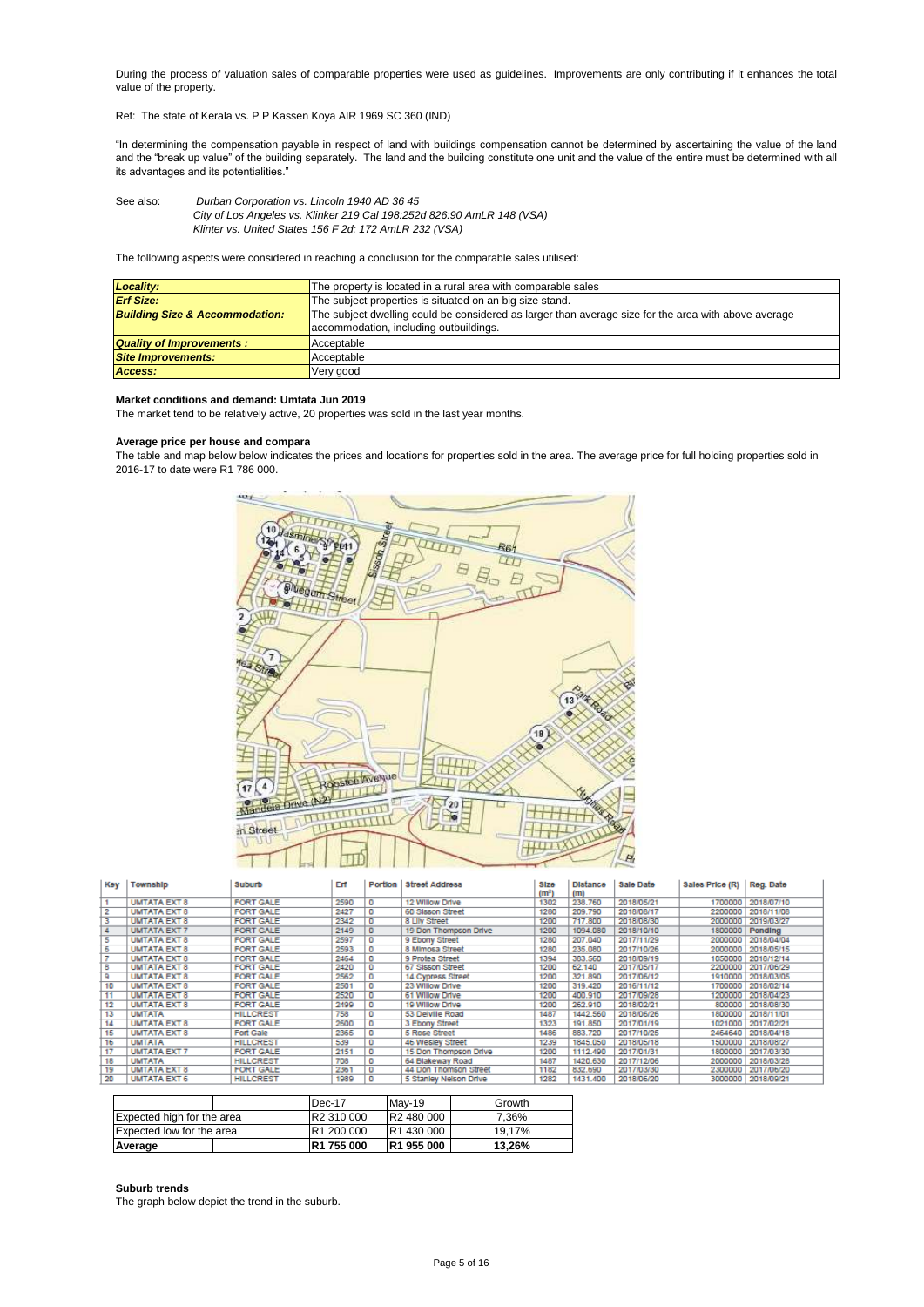#### **Average Prices**

The suburb shows an increase trend over time from the previous va;luation.



#### **Conclusion**

Sales in the area however indicates values up to R2 650 000 with lows of R975 000. The property needs some maintenance.

#### **CONDITIONS OF VALUATION**

11,1 The valuer reserves the right to modify the report should the title deed contain any conditions that may affect the valuation in any way whatsoever.

#### **11. EXECUTIVE SUMMARY**

Demand for properties in the immediately surrounding area is limited over the last couple of years, with registered sales in the last 12 months similar to that of the previous year. The subject property is of an above average size and improvement. Cognisanse was also taken into account of available residential properties in the market and the asking price.

| <b>Open Market Value</b> | 000<br>000 |
|--------------------------|------------|

### **12. VALUATION**

### **The valuer is of the opinion that the Open Market Value of the subject property, situated on Erf 2422, Portion 0, Umtata Ext 8 (Fort Gale), Eastern Cape, as at 28 October 2019 is:**

### **R 2 000 000**

### **Two million rand**

The signatory/ies to this document hereby confirms that he / they has / have no present or contemplated interest in this or any other properties or any other interests, which would affect the statements or values contained in this valuation report. The valuation enclosed herewith was therefore undertaken on a completely independent basis.

**Professional Valuer Registration Number: 5136/3**

28 October 2019 **Date of Signature** *See appendix H for SACPVP certificate* **Date of Signature** 28 October 2019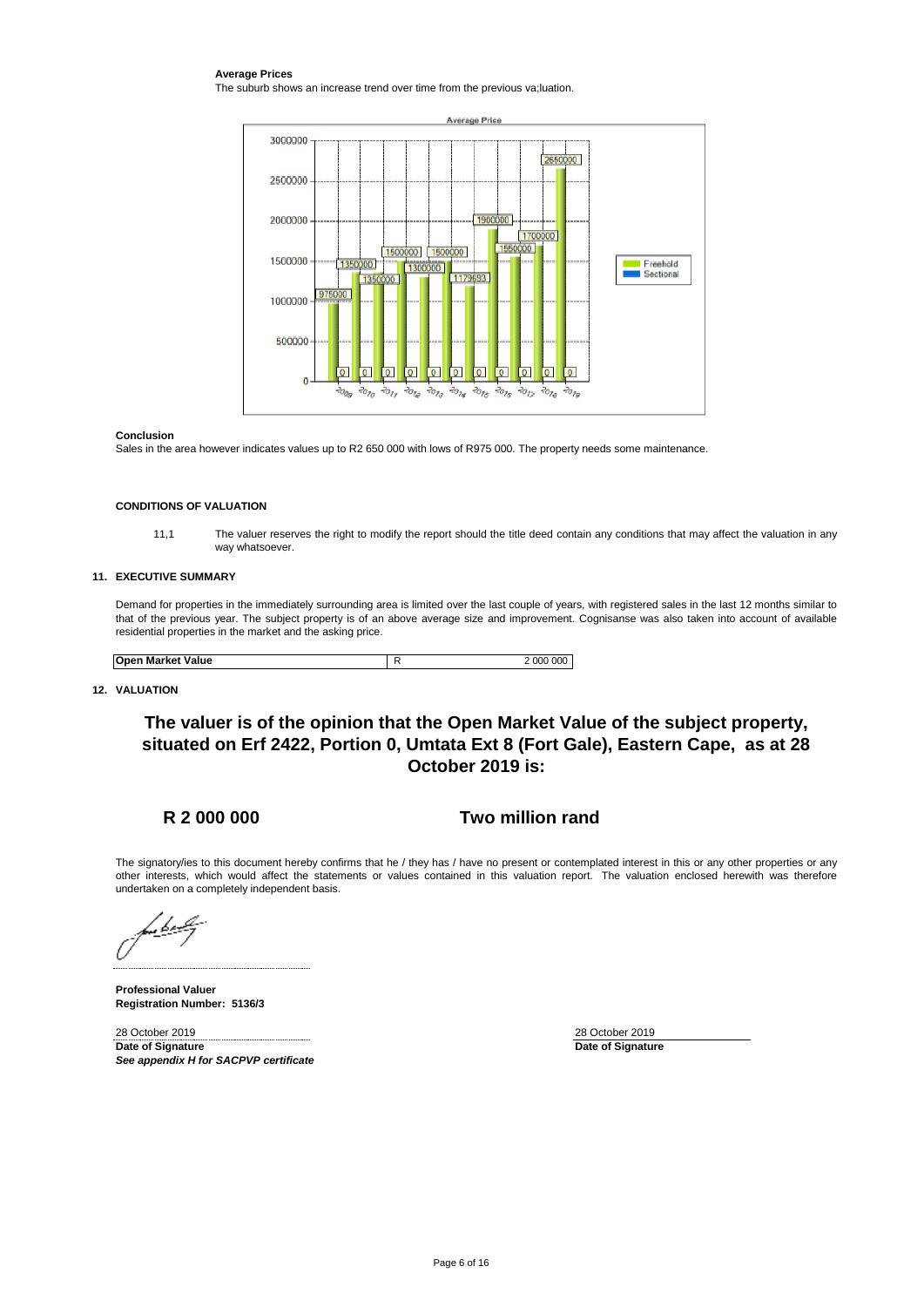#### **Caveats**

This valuation has been prepared on the basis that full disclosure of all information and factors which may affect the valuation have been made to ourselves and we cannot accept any liability or responsibility whatsoever for the valuation, unless such full disclosure has been made.

#### **Valuation Standard**

This valuation has been prepared in accordance within the guidelines of the South African Institute of Valuers for valuation reports.

#### **Plans.**

All plans included within the Valuation Report are supplied for the purpose of identification only and are not necessarily to scale.

#### **Statutory Notices and Unlawful Use**

We have assumed that the property and its value are unaffected by any statutory notice or condition of Title where Title Deeds have not been inspected, and that neither the property nor its condition, nor its use, nor its intended use, is or will be unlawful.

#### **Confidentiality**

This valuation is produced exclusively for owner and for the specific purposes to which it refers. It may be disclosed to your other professional advisers assisting in respect of that purpose. We accept no responsibility whatsoever to any parties other than who make use of this valuation.

#### **Non-Publication**

Kindly note that neither the whole nor any part of this report, nor any reference thereto may be included in any published document, circular or statement, nor published in any way without our prior written approval as to the form or context in which it may appear.

#### **Appendices:**

**Aktex - A SG Diagram - B Locality - C Images - D Comparables - E Previous valuation - F Outstanding municipal account - G SACPVP Certificate - H**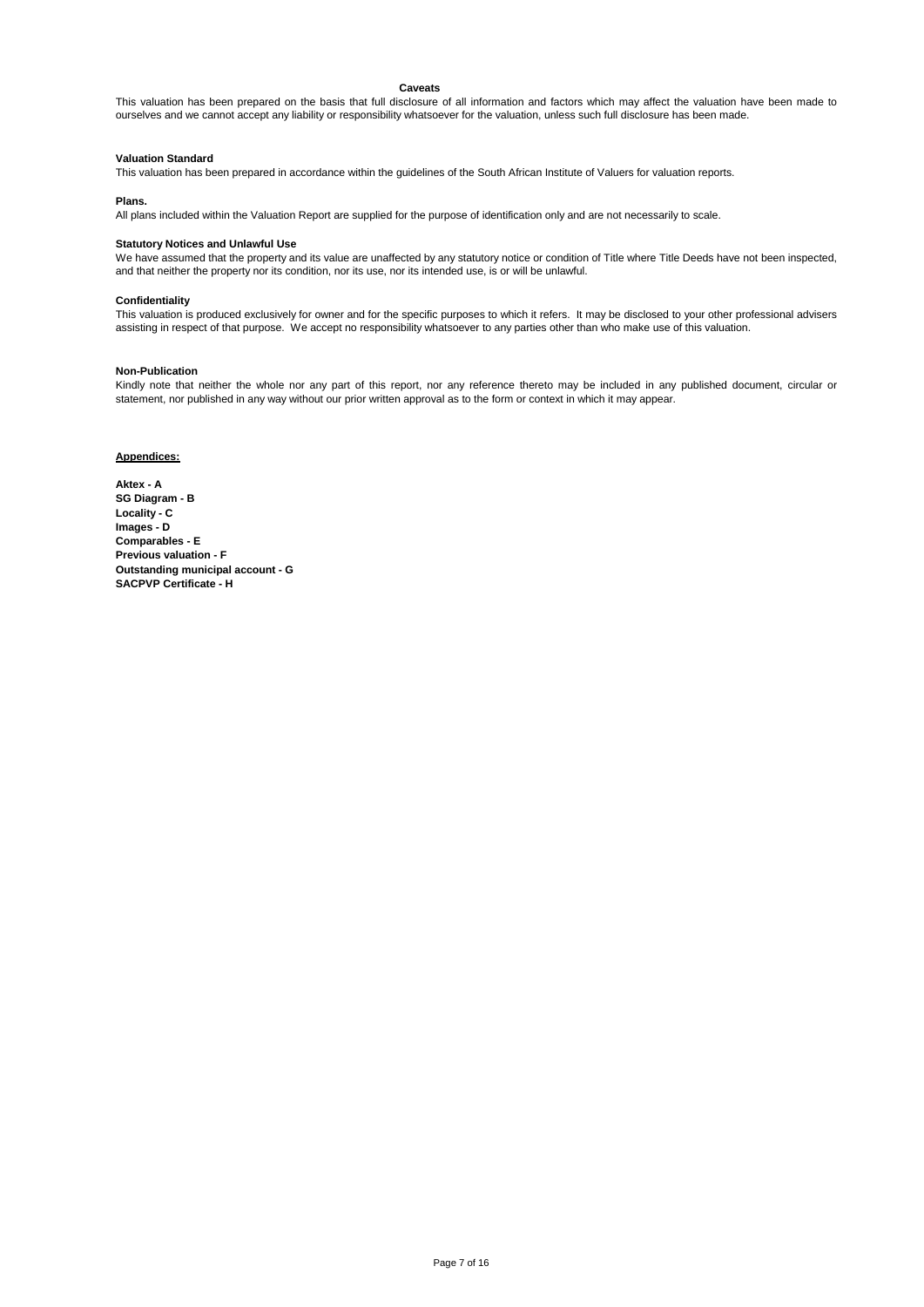### **AKTEX**

|                                                                                                                                                                                  | WinDeed Database Deeds Office Property                                                                                                                             | windeed<br>A LaxisNexis Product |  |
|----------------------------------------------------------------------------------------------------------------------------------------------------------------------------------|--------------------------------------------------------------------------------------------------------------------------------------------------------------------|---------------------------------|--|
| UMTATA EXT 8, 2422, 0 (UMTATA)                                                                                                                                                   |                                                                                                                                                                    |                                 |  |
| <b>GENERAL INFORMATION</b>                                                                                                                                                       |                                                                                                                                                                    |                                 |  |
| Data Requested<br>Deeds Office<br>Information Source<br>Reference                                                                                                                | 2017/12/04 07:03<br><b>ATATM!</b><br>WINDEED DATABASE                                                                                                              |                                 |  |
| <b>PROPERTY INFORMATION</b>                                                                                                                                                      |                                                                                                                                                                    |                                 |  |
| Property Type:<br>Erf Number<br>Portion Number<br>Township<br>Local Authority<br>Registration Division<br>Province<br>Diagram Deed<br>Extent<br>Previous Description<br>LPI Code | ERF<br>2422<br>n.<br>UMTATA EXT 8<br>KING SABATA DALINDYEBO MUNICIPALITY<br><b>UMTATA RD</b><br>EASTERN CAPE<br>6391/1988<br>1235.0000SQM<br>C11000010000242200000 |                                 |  |
| <b>OWNER INFORMATION</b><br>Owner 1 of 1                                                                                                                                         |                                                                                                                                                                    |                                 |  |
| Туре<br>Name<br>ID / Reg. Number<br>Title Dood<br>Registration Date<br>Purchase Price (R)<br>Purchase Date:                                                                      | COMPANY.<br>TRANSKEI AGRICULTURAL MARKETING BOARD<br>T685/1993<br>1963/06/04<br><b>GRANT</b><br>÷<br>0.00                                                          |                                 |  |
| Share<br>Microfilm<br>Multiple Properties<br><b>Multiple Owners</b>                                                                                                              | 200<br>NO.<br>NO                                                                                                                                                   |                                 |  |
| <b>ENDORSEMENTS</b>                                                                                                                                                              |                                                                                                                                                                    |                                 |  |

DISCLAMER<br>La nomination de la complete la traite la facta de la completa de la complete la completa accompanya de la co<br>completa de la nomination de la completa subjecto de la completa de la proposa de la mortana formada e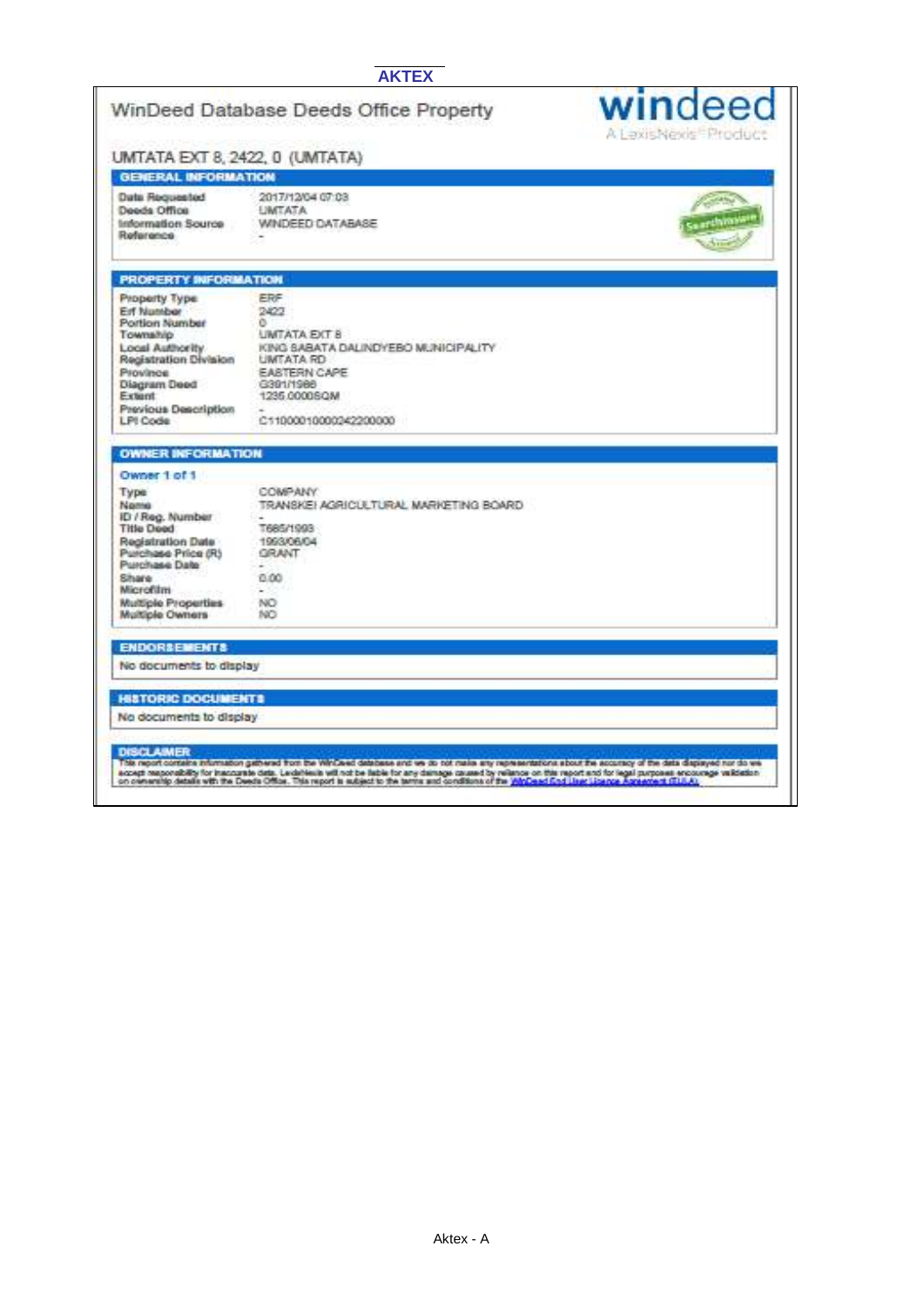**S.G. DIAGRAM**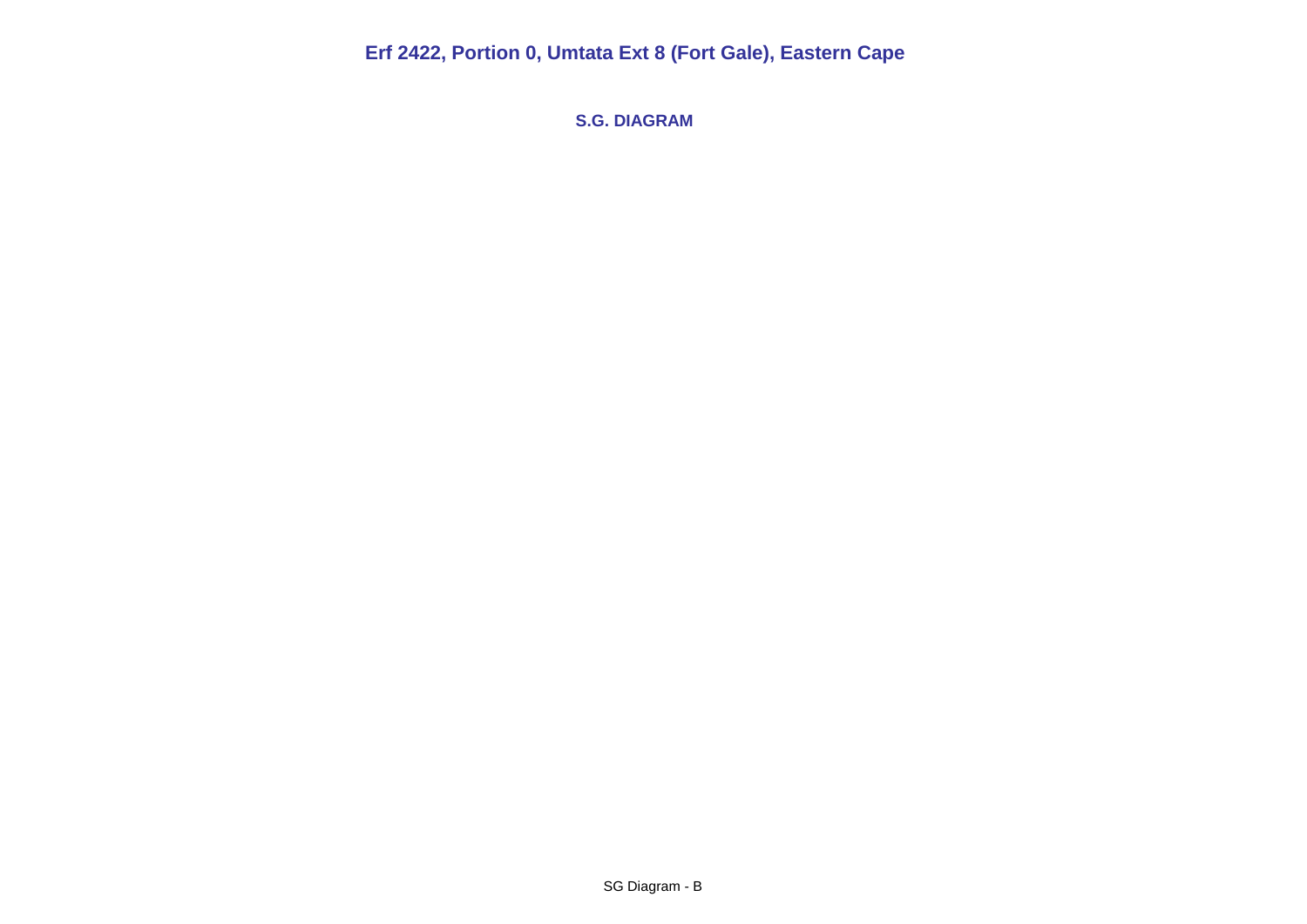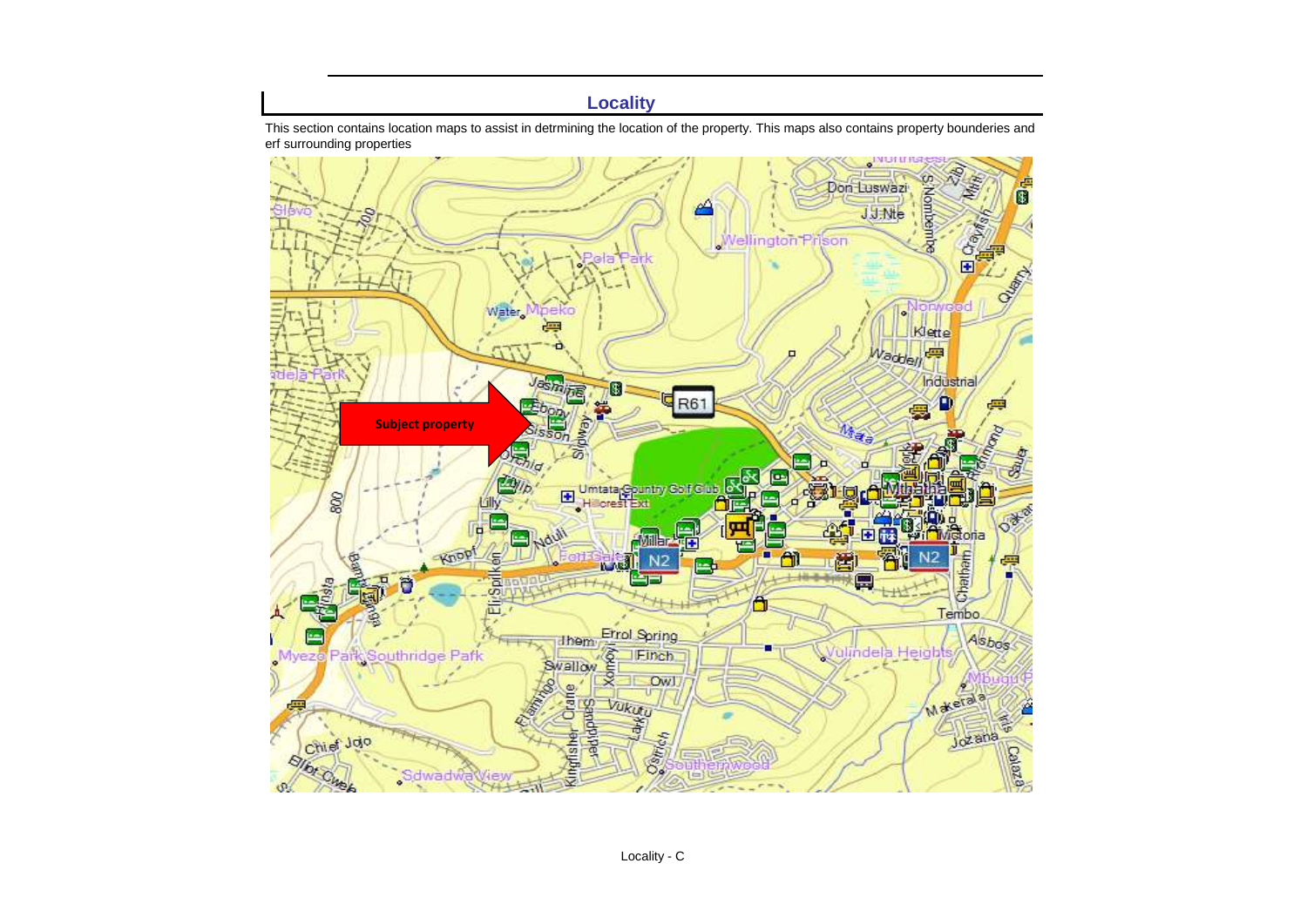

**Location Map 2**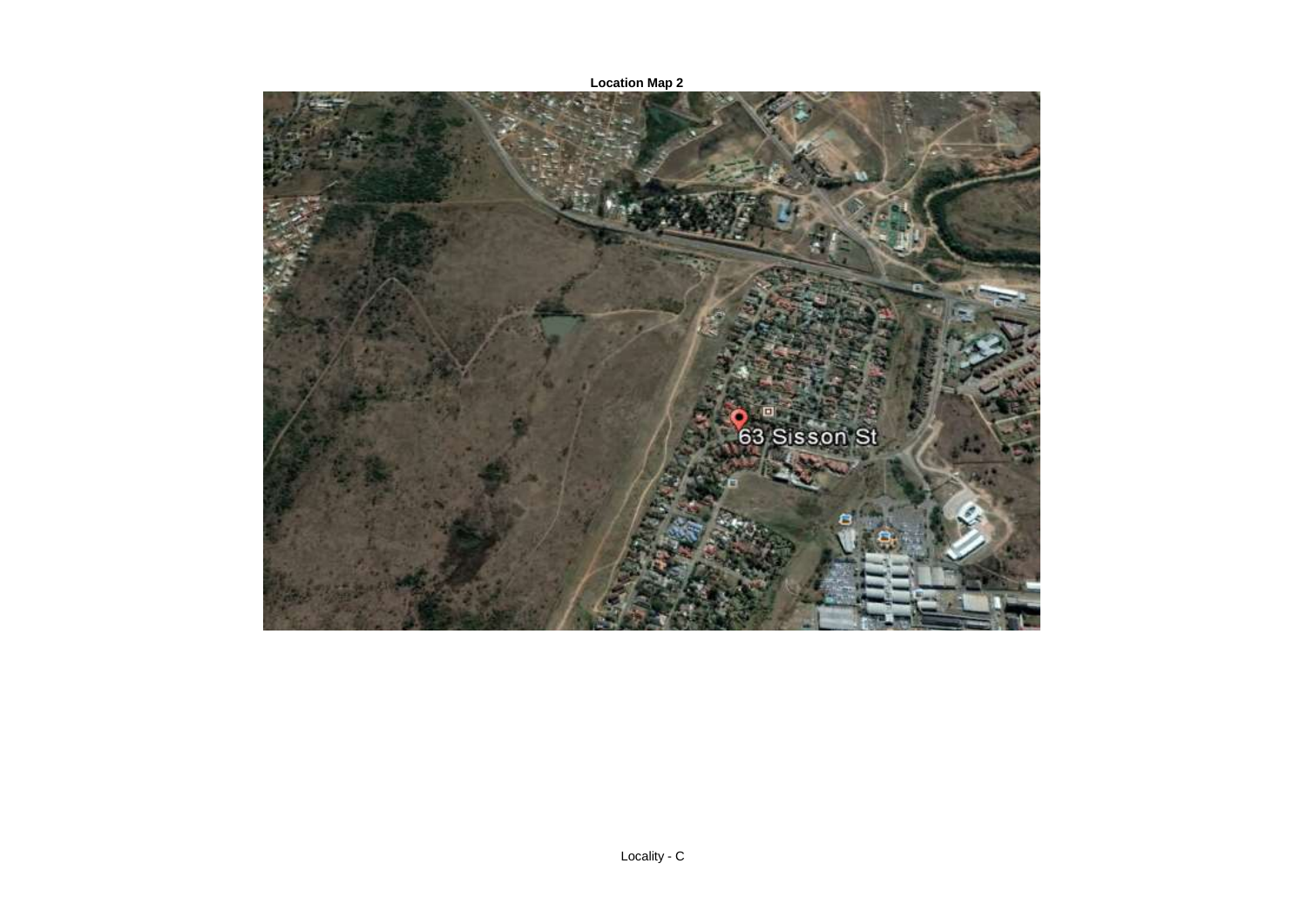### **Images**







Bathroom 1 Kitchen Kitchen Kitchen Kitchen Kitchen Kitchen Kitchen Kitchen Kitchen Kitchen Kitchen Kitchen Kitchen Kitchen Kitchen Kitchen Kitchen Kitchen Kitchen Kitchen Kitchen Kitchen Kitchen Kitchen Kitchen Kitchen Kit



















Water leak and damage



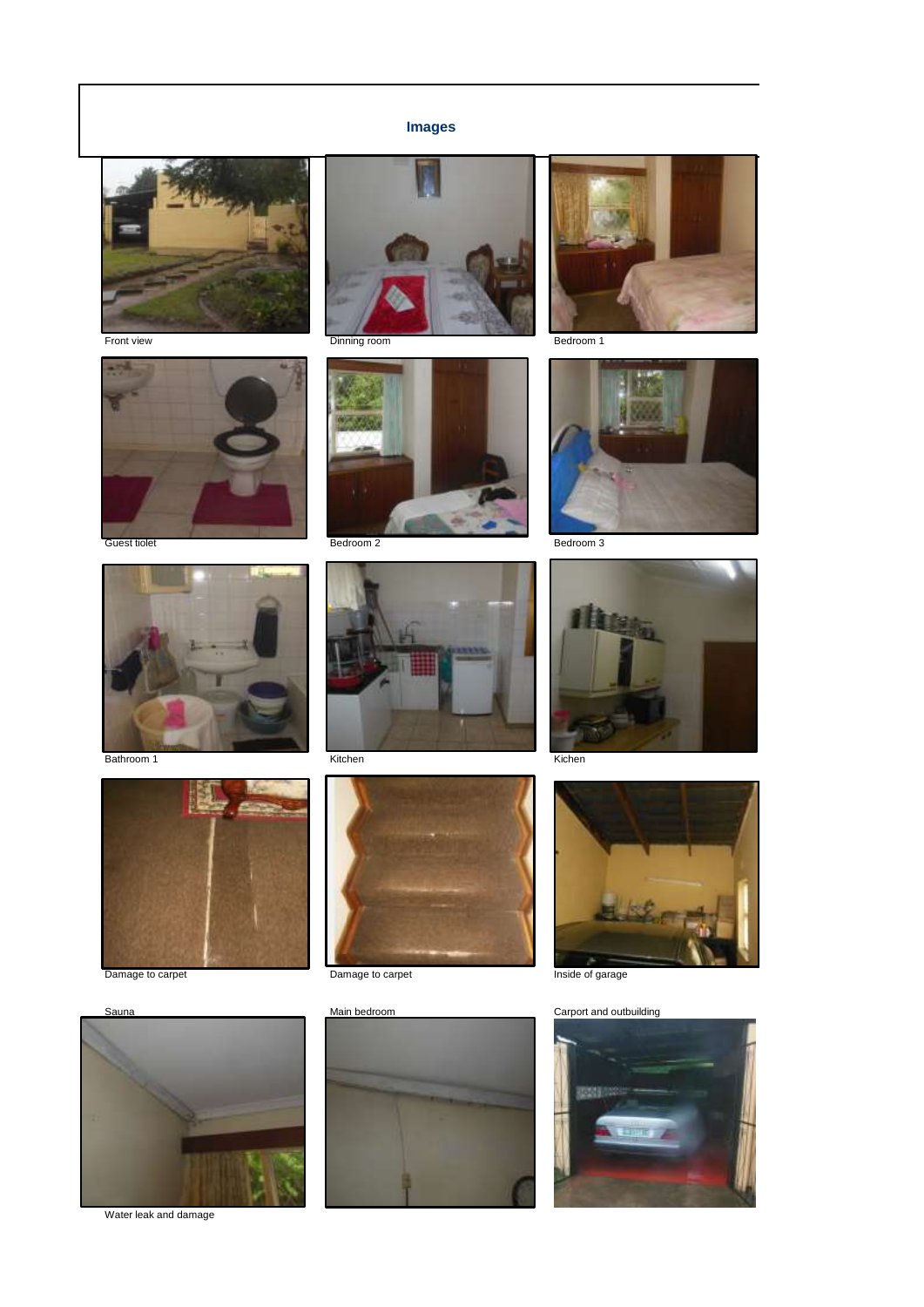# **Comparable sales**

| <b>Transaction</b> | Sales date                                                                                                                                                                                                                                                                                                                                                       | <b>Sales Price</b> | <b>Erf Size</b>                           | <b>Address</b>    |
|--------------------|------------------------------------------------------------------------------------------------------------------------------------------------------------------------------------------------------------------------------------------------------------------------------------------------------------------------------------------------------------------|--------------------|-------------------------------------------|-------------------|
| 1                  | 26-Apr-16                                                                                                                                                                                                                                                                                                                                                        | R 1 900 000        | 1248                                      | 6 Ebony Street    |
| 英雄長町               | e<br>$\begin{array}{r} \begin{array}{l} \in \mathcal{D} \mathcal{M} \mathcal{I} \end{array} \begin{array}{l} \text{even, the}\\ \text{for all } \mathcal{I} \end{array} \end{array}$ $\begin{array}{l} \begin{array}{l} \mathcal{D} \mathcal{M} \mathcal{I} \end{array} \begin{array}{l} \text{even, the}\\ \text{for all } \mathcal{I} \end{array} \end{array}$ |                    | le 20∄7 Geogle<br>!e17 Art e1st Pfy) 1 td | <b>6 Ebony St</b> |
| <b>Transaction</b> | Sales date                                                                                                                                                                                                                                                                                                                                                       | <b>Sales Price</b> | <b>Erf Size</b>                           | <b>Address</b>    |
| $\overline{2}$     | 04-May-16                                                                                                                                                                                                                                                                                                                                                        | R 1 800 000        | 1222                                      | 15 Bluegum Str    |
|                    | ,,,,,,,,,<br><b>TERRITORIA</b><br>Reserve to a                                                                                                                                                                                                                                                                                                                   |                    | @ 2017 Geegle<br>@ 2017 AfriGIS (Pty) Ltd | 15 Bluegum Rd     |
| $rac{1}{3}$        | Sales date                                                                                                                                                                                                                                                                                                                                                       | <b>Sales Price</b> | <b>Erf Size</b>                           | <b>Address</b>    |
|                    | 18-May-17                                                                                                                                                                                                                                                                                                                                                        | R 1750             | 1190                                      | 11 Durow Str      |
|                    |                                                                                                                                                                                                                                                                                                                                                                  |                    | 11 Durow St                               |                   |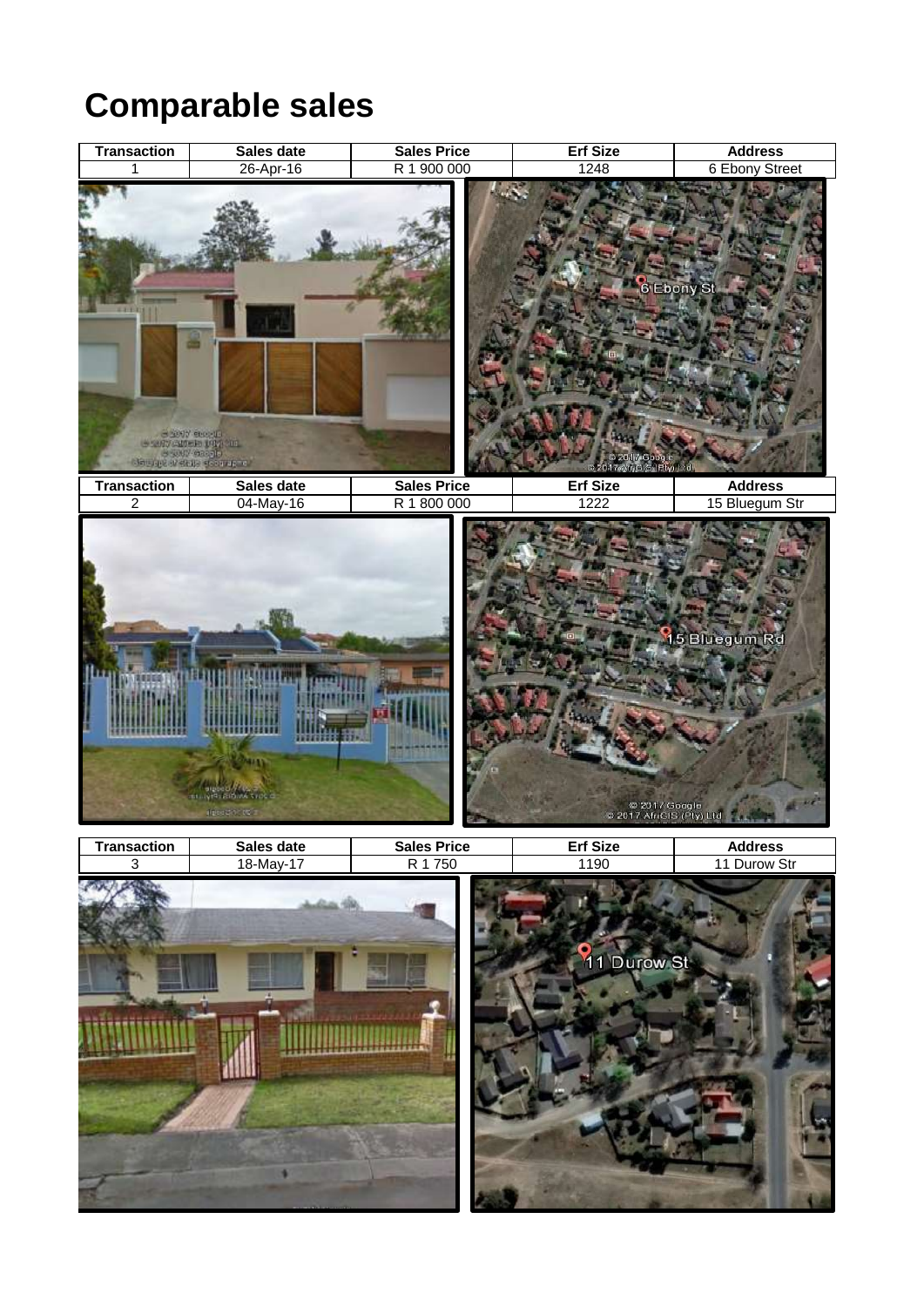## **Previous valuation**

# TC Appraisal Concepts CC.

 $\circ$ Reg No. 2001/073925/23 + VAT Reg. No. 4910204132 PO BOX 14044, West Bank, East London, 5218 CELL. 083 667 6772 \* FAX 011-507 5954 E-mail: tcapp@mwebbiz.co.za



# **Valuation Certificate**

1 T S Ciya, trading as TC Appraisal Concepts Close Corporation, hereby certify that I have inspected the subject properties on the 21<sup>th</sup> January 2014, and to the best of my skill and knowledge and taking into account all relevant matters, I value the subject property described as En number 2422 Mthatha and situated at number 63 Sissons Street in Fort Gale and measuring approximately 1 235 square metres, as at the 2<sup>4tt</sup> January, 2014 as follows -

1. Market-related voluo at R850 000 (Eight hundred and fifty thousand Rand), excluding 14% VAT, and

ii. Market-related rent at R7 500 or R51 per square metre.

This valuation certificate is valid for twelve months.

Nomatemba Mbete Candidate Valuer - Reg.No.2946 Date: 21 January, 2014

Thamsanga Sidwell Ciya Professional Valuer - Reg.No.4301/2 Date: 21 January, 2014

 $12|P$  a g  $e$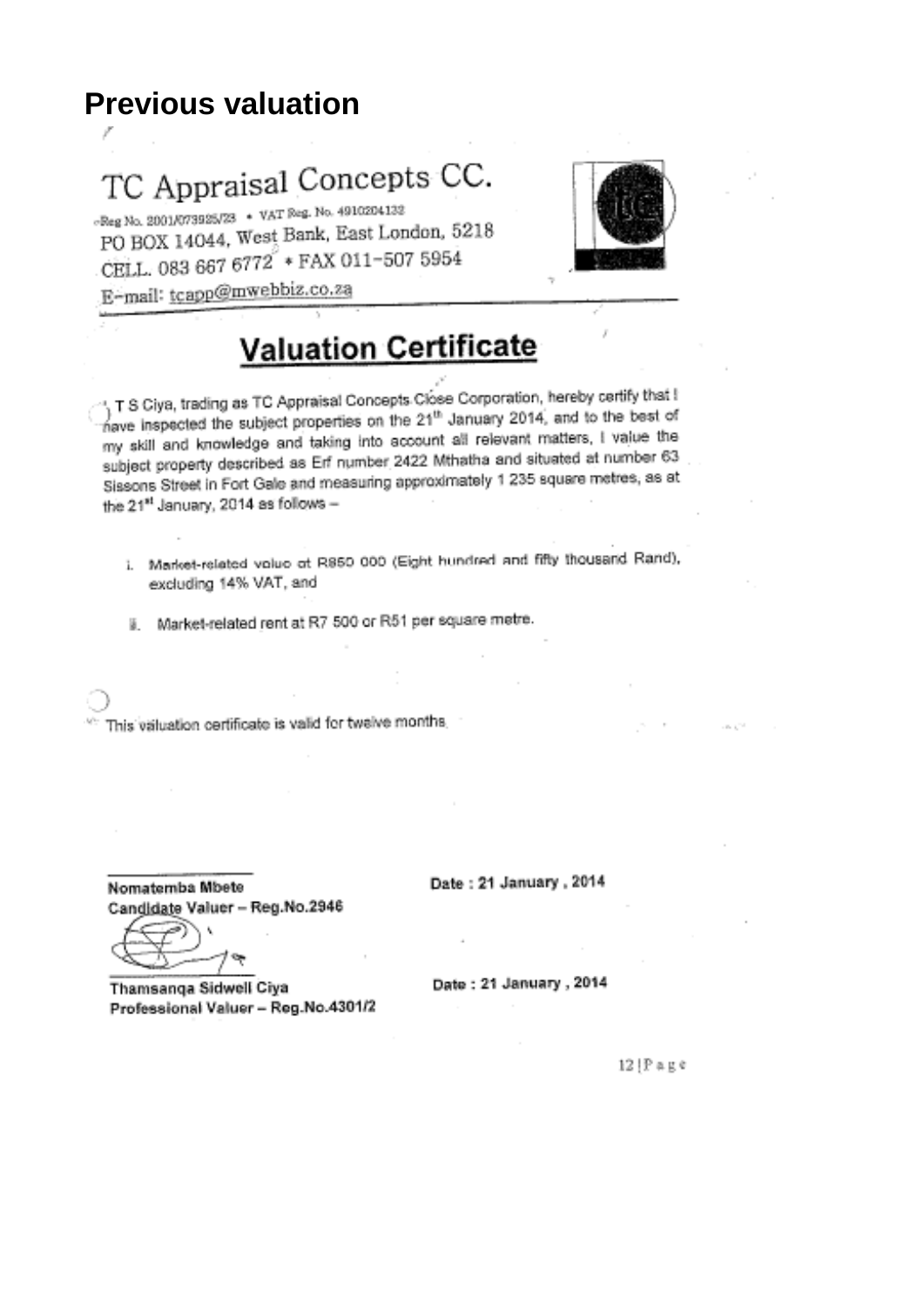# **Outstanding municipal account**